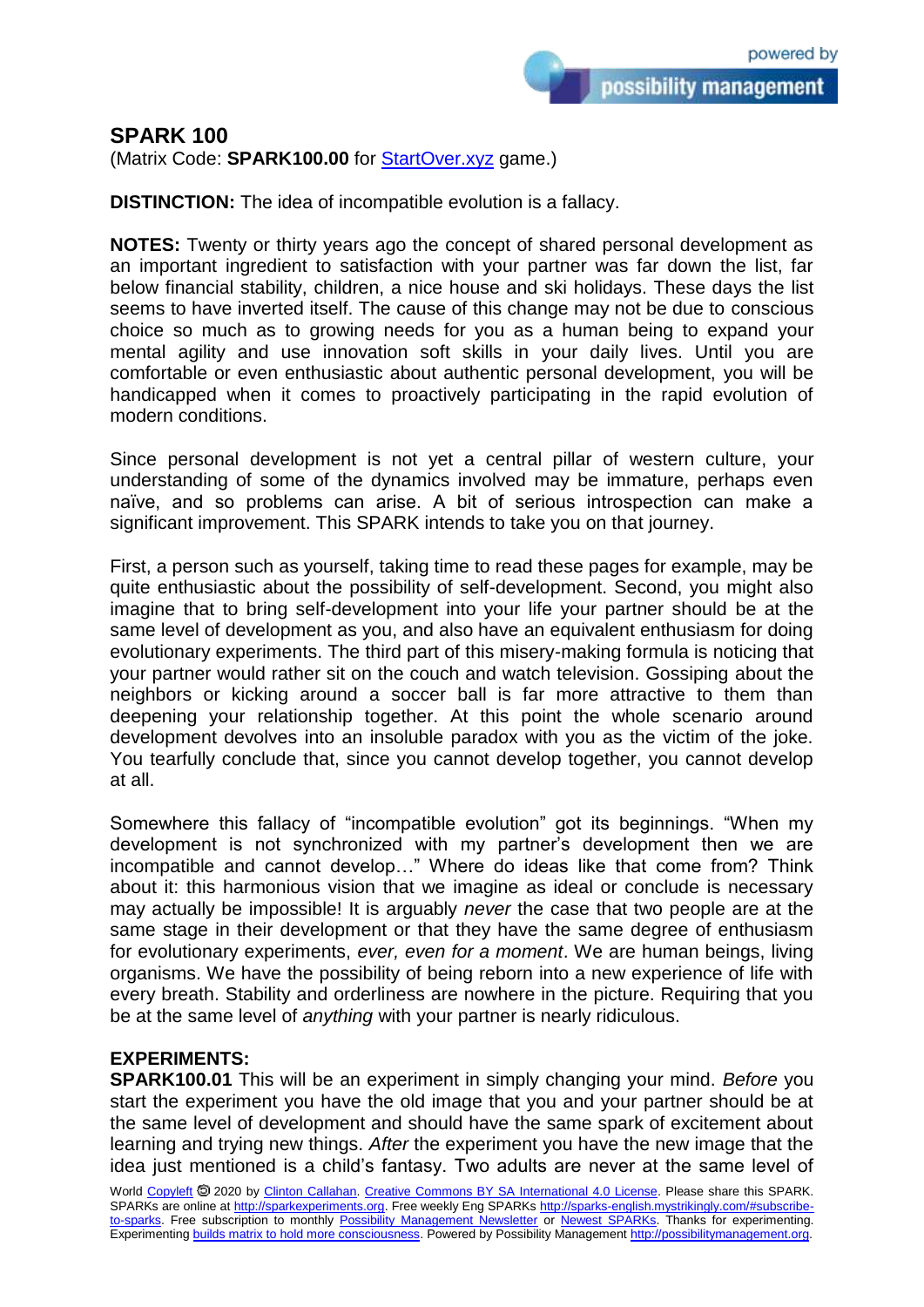development. Enthusiasm fluctuates from moment to moment – it comes and goes, ebbs and flows, is sometimes contagious and sometimes not. Development happens independent of compatibility.

The following experiment takes three seconds to do. The instructions are exact: change your mind from the old image to the new image. Tell me when you're done.

When the dust settles you live in a new situation. In your new situation, what is possible?

Here you are, SPARK in hand, excited almost to the point of percolation. And over there your partner reads the newspaper, fools around on the computer or screams at the kids. The question arises, "How do I develop myself in this situation?"

The answer to that question now may be different from what you thought the answer to that question was before you did the experiment and changed your mind that partners need to be at the same level of development. The answer about how to use these SPARKs, for example, for self-development even in your particular situation is the same procedure for how to use these SPARKs in *every* quality of relationship: *You* read the SPARKs and *you* practice the experiments. *You* have fun. *You* try your best and crash and burn, pick yourself up and try again. Play around. Stretch beyond your limits. These experiments open fabulous new universes of perception and experience – *your* perception and *your* experience. Do it because you want to. Your partner will do whatever they will do, *as always*. Sure, you can invite them to play along with you. Either they will or they won't. But the moment you expect *anything* from your partner the possibility of authentic relationship is killed, because what you then have is your expectation *instead* of the relationship.

Even if your partner is thoroughly antagonistic to creating an extraordinary life and profound intimacy, this *never had nor ever will have* any impact on you creating an extraordinary life and profound intimacy. Only one person decides what *you* learn about and explore, and it is not your partner. No matter if you take huge risks in being vulnerable and communicative and every effort you make with your partner seems to explode in your face, *no effort is wasted*. Your matrix builds regardless of your apparent lack of success. In personal development experiments it does not matter whether you succeed or fail. What matters is that you keep trying.

One thing I have been learning about is having faith. One thing I find worthy of great respect and faith is evolution. Your actual circumstances turn out to be irrelevant. What matters is your relationship to those circumstances. You can have faith in evolution happening *whatever* your circumstances.

There are no failed relationships, because in every relationship evolution is happening. Even if you live in total denial of what is really going on in your relationship something is cooking in you and sooner or later it will come to the surface for your benefit. So relax about your partner, and keep making efforts; learn what you can learn. As a side experiment to your other experimenting, do whatever you can to accept things as they are – accept things that are deep within yourself and accept things that are completely outside of yourself. Accepting is not about being